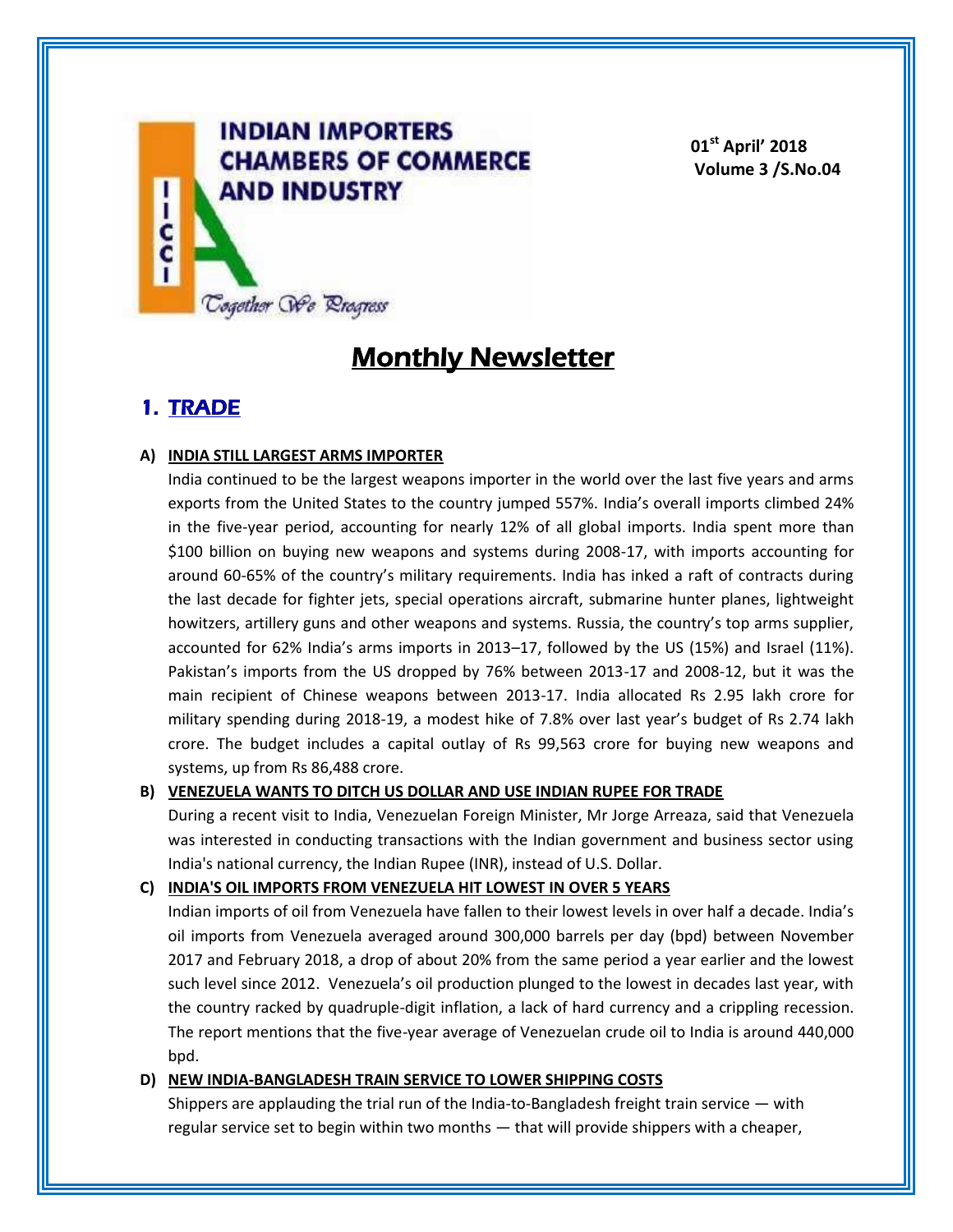quicker, non-truck transport option. Moreover, the train has the potential to substantially reduce transport costs from about \$800 by truck to about \$730 by train per TEU; transport time will also take days instead of about two weeks or longer. The first freight train

between Bangladesh and India in the two nations' history arrived at Dhaka from Kolkata on March 27, carrying mainly apparel industry and consumer goods. On the other hand, truck transport per TEU from Kolkata to Dhaka costs \$800 and the transit time is about 22 to 25 day. Trucks must wait weeks in the Benapole Land Port area because of congestion and administrative procedures. Good transportation options increase the availability of goods to consumers at a cheap price. Bilateral trade between Bangladesh and India totaled \$7 billion in 2017.Bangladesh's primary imports from India are cotton, cotton yarn, cotton fabrics, vehicles, nuclear reactors, boilers, machinery and mechanical appliances, cereals, human-consumable vegetables, iron and steel, and consumer goods. Bangladesh's primary exports to India are woven garments, knitwear, home textiles, agriproducts, frozen food, leather and leather products, footwear, raw jute, jute goods, and bicycles.

# **2. GOVERNMENT CIRCULARS AND POLICIES**

#### **A) GOVT HALVES IMPORT DUTY ON TV PANEL PART TO 5 %**

The government has slashed the duty on a key component of TV panel to 5% from 10% at present, giving relief to companies. TV makers said the move will drive in affordability and lead to creation of manufacturing jobs.The 10% duty had been imposed on 'open cell', the most critical part in a TV panel. Companies said with the duty on open cell coming down, manufacturers would now look at assembling panels within the country. Around 1.7 crore TV sets are expected to be sold in India this fiscal, generating revenues of about Rs 25,000 crore. Nearly 11,000 people are estimated to be directly employed in TV manufacturing, while another 33,000 work indirectly.

## **3. GLOBAL BUZZ**

#### **A) NAMIBIA RANKED FIFTH LEAST CORRUPT IN AFRICA**

Namibia was ranked  $53<sup>rd</sup>$  out of 180 countries globally, and fifth on the African continent in corruption, scored of 51 out of 100. Due to its fight against corruption, good governance and its tolerance on freedom of the press, association and expression, Namibia has been ranked one of the least corrupt countries.

#### **B) WORLD HAPPINESS INDEX 2018: FINLAND TOPS**

Fans of skiing, saunas and Santa Claus won't be surprised to hear Finland is the happiest place to live. The World Happiness Report ranked 156 countries by happiness levels, based on factors such as life expectancy, social support and corruption. Finland nudged neighboring Norway into second place. Rounding out the Top 10 are Denmark, Iceland, Switzerland, Netherlands, Canada, New Zealand, Sweden and Australia. The United States fell to 18th place from 14th last year. He said the happiness revealed in the survey derives from healthy amounts of both personal freedom and social security that outweigh residents having to pay "some of the highest taxes in the world."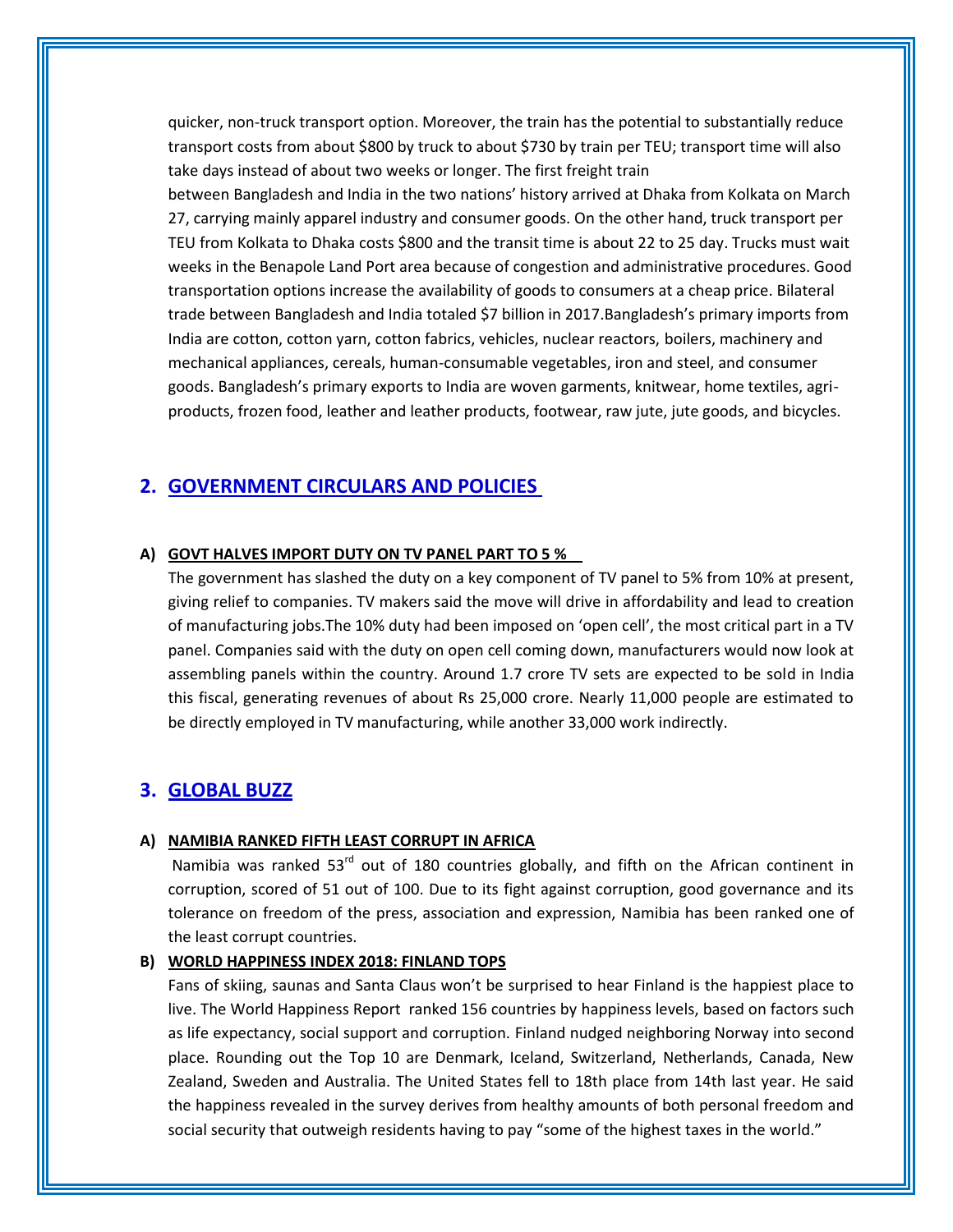#### **C) WORLD'S FIRST ATM MACHINE TURNS TO GOLD ON 50TH BIRTHDAY**

The brainchild of Scottish inventor Shepherd-Barron, the first ATM (automated teller machine) was opened on June 27, 1967 at a branch of Barclays bank in Enfield, north London, the first of six cash dispensers commissioned by the bank. To commemorate the anniversary, Barclays transformed the ATM at its Enfield branch into gold, added a commemorative plaque and placed a red carpet in front for its users. Now there are an estimated three million cash machines across the globe with some 70,000 cash machines in the UK alone which dispensed 175 billion pounds in 2016. The world's most northerly machine is at Longyearbyen, Svalbard, Norway and the most southerly located at the McMurdo station at the South Pole. English actor Reg Varney, was the first person to withdraw cash from the new machine.

# **4. INDIA POSITIVE**

#### **A) WORLD'S LARGEST SOLAR PARK LAUNCHED IN KARNATAKA**

The world's largest solar park set up at an investment of Rs 16,500 crore was launched at Pavagada in Karnataka's Tumakuru district. The 2,000 MW park, named as 'Shakti Sthala', spans across 13,000 acres spread over five villages and is a benchmark in the unique people's participation in power model put on ground. The park's development is anchored by the Karnataka Solar Power Development Corp. Ltd (KSPDCL). The project has been executed within a record time of two years, with zero land acquisition. The park will create employment and act as an incentive for natives and farmers to explore new opportunities of socio-economic growth in the region.

#### **B) HELITAXI SHUTTLE SERVICE OPENS IN BENGALURU**

A helicopter shuttle service (HeliTaxi) was opened in Bengaluru for the public between the Bengaluru airport and the city. It is operated by Thumby Aviation with a Bell 407 helicopter and a capacity of six passengers. A commuter can opt for the helicopter shuttle service between BIAL and Electronic City in the south (about 70 km from the airport), which is home to hundreds of technology firms including, Infosys and other multinationals, or Hindustan Aeronautics Limited (HAL) Airport in the city centre.

#### **C) INDIA PIPS GERMANY RANKS 4TH LARGEST AUTO MARKET**

India has overtaken Germany to become the fourth largest automobile market in the world. Automobile sales, including passenger and commercial vehicles, in Asia's third largest economy grew 9.5%, the fastest among major global markets, last year to more than 4 million units, outpacing Germany's 3.8-million vehicle sales, which rose by a modest 2.8% in the same period.

#### **D) MEGA FOOD PARK IN AJMER**

The first mega food park was inaugurate at Roopangarh village in Ajmer, Rajasthan. The food park is being set up at a cost of Rs 113.57 crore and will benefit around 25,000 farmers in Ajmer as well as neighbouring districts. The mega food park would leverage an additional investment of about Rs 250 crore in 25-30 food processing units in the park and would eventually lead to a turnover of about Rs 450-500 crore annually. The park will have a cold storage facility with a capacity of 5,000 tonnes, deep freeze unit of 2,550 tonnes, dry warehouse for raw materials and finished goods, pack house, silos, steam generator, among others.